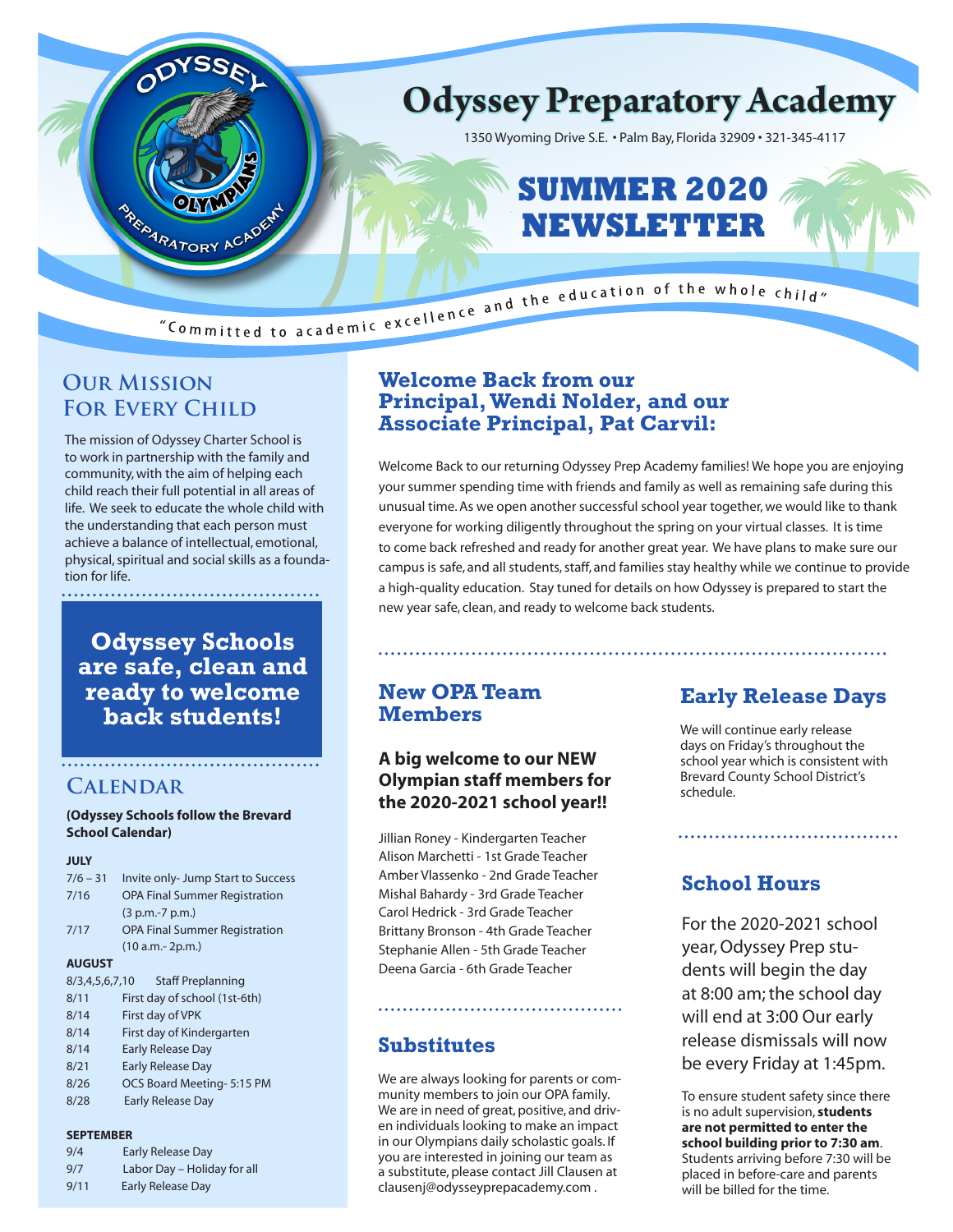# **COVID Information**

Odyssey School Leaders in collaboration with Green Apple School Management have been working on our plan to ensure that our students and staff are able to return to campus and remain safe, clean, and healthy. We have organized our rooms and the cafeteria to allow for social distancing in all rooms to the degree practicable. We have procedures for checking temperatures for all students and staff, along with procedures and guidelines that we will follow if we have someone that gets sick. Our cleaning procedures have been reviewed and enhanced and we have hired additional staff to assist in keeping our campus clean and disinfected through out the day.

Our schedules will allow for less travel of students, this will decrease the amount of intermingling that takes place throughout the day. The cafeteria will be set up with students facing one direction, and with fewer students per table. For our departmentalized grade levels (4th and 5th) the students will remain in their homeroom and teachers will move to ensure we can still offer quality instruction in a safe way. Several of our Special Activity teachers will travel to the homeroom classrooms, eliminating extra student transitions during the day. Every classroom has already been organized with desks and/or tables to allow students to be successful while ensuring they are healthy too! We have also restructured our arrival and dismissal to decrease groups of students congregating in the main hallway and cafe.

We will continue to monitor the plan that Brevard Public Schools provides as well as the CDC guidelines for schools and will adapt as needed.

### **COVID Expectations – for sick students**

If a student arrives to school with a temperature, or becomes sick during the day, they will be quarantined in a designated area of the clinic, required to wear a mask, families will be contacted, and the student is expected to be picked up immediately to eliminate exposure to other students or faculty members. A doctor note will be expected to allow for the return of the child to school. Students diagnosed with COVID-19 will be required to quarantine at home for up to 14 days and be released by their doctor.

## **School Visitors**

Due to COVID-19 and current conditions, we will not have any school visitors, including family members, until later in the fall when it is determined to be safe. As the year progresses, we will continue to monitor and evaluate the school's health and safety conditions for our Titans and our school community. We thank you for your help and support in making sure the safety of all our students and staff continues to be our priority.

# **School Supply Lists**

Odyssey Prep grade supply list will be available during registration on 7/16 and 7/17. The list can also be found on our website, www.odysseyprepacademy.com , under the parent tab.

Optional & Donated items: Hand sanitizer Box of tissue Copy paper Color copy paper Blue folders with pockets and 3 tabs Notebook paper





# **REGISTRATION INFORMATION**

#### **Summer Registration: Required for All Odyssey Prep Families**

We are excited to show off what we have been up to during this time of school closures. We have may new and exciting things coming for next school year! Please join us at final registration to verify information, complete missing documents, pay student fees (cash, check or money order), register for the school bus and more.

In our effort to follow CDC guidelines and social distancing we encourage you to allow plenty of time for final registration so that we can provide for social distancing. We ask that you bring your own pen to complete registration forms. Wearing a mask is optional but encouraged. We will clean and disinfect throughout the registration.

#### **July 16 (3 p.m.-7 p.m.) July 17 (10 a.m.- 2 p.m.)**

Please be prepared to complete the following for your student(s):

- Lunch Applications
- Questions Regarding Bus Assignment
- Final Class Placement
- Before and After-Care Registration
- Health Card
- Student fees Cash will be accepted this year (see below).
- All 'Dress for Success', school conduct, cell phone, technology, and bus behavior agreements

The following documents must be provided in order to successfully complete the registration process for the 2020-2021 school year, which begins August 11, 2020:

- Birth certificate (Grade K & all new students)
- Current Immunization form (Grade K)
- Current Physical Exam (Grade K & all new students)
- IEPs, EPs, Behavioral Plans, 504 Plans (All new students - as applicable)

## **OPA Student Fees**

#### **Kindergarten through 2nd grade - \$10, includes:**

- \$1 Student Data Chat Folders \$1 Writing Journal \$6 Technology
- \$2 STEAM Fees

#### **3rd - 4th grade OPA - \$15, includes:**

- \$1 Student Data Chat Folders
- \$1 Writing Journal
- **\$3 Recorders**
- \$2 STEAM Fees
- \$8 Technology

#### **5th - 6th grade OPA - \$15, includes:**

\$1 Student Data Chat Folders \$1 Writing Journal \$5 STEAM Fees \$8 Technology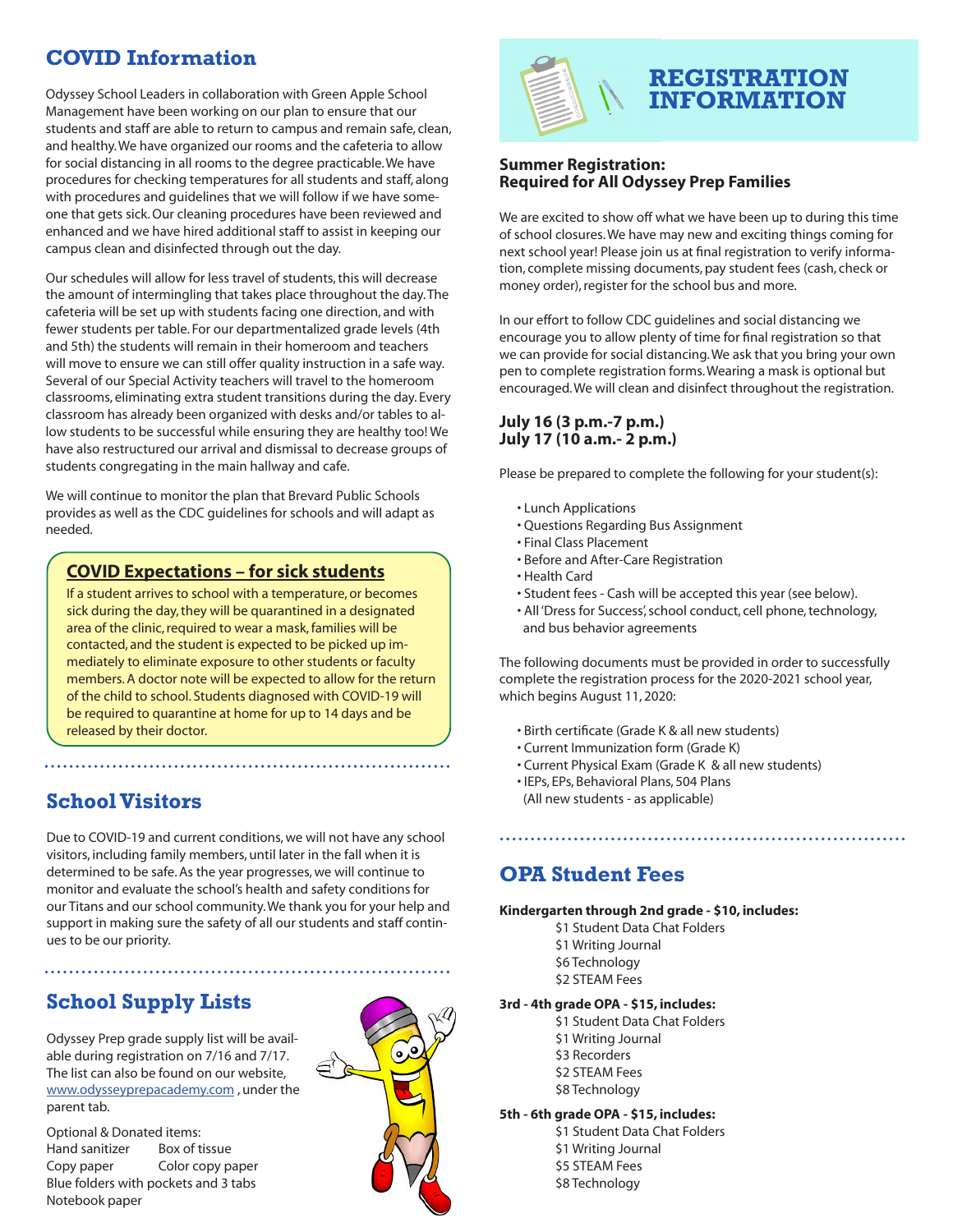# **School Uniform Policy**

All Odyssey Charter School students are required to wear a school uniform. Our uniforms can be purchased through our uniform provider: **All Uniform Wear** - 4335 W New Haven Ave., Melbourne, FL - store15@ alluniformwear.com (321) 608-3845

*\* Discount coupons will be available during Summer Registration at all campuses.* 

All students are required to wear full-length solid colored pants, shorts, skirts or skorts. Inappropriately rolling or altering the pants in any way is in direct violation of the dress code. Shorts, skirts and skorts length must be at least mid-thigh.

Pants, shorts, skirts and skorts that are too big or too tight, as determined by Administration, are not acceptable and will be deemed in violation of the uniform code. Joggers are allowed. Jeans, stretch pants, and athletic wear are not allowed. Students may wear solid color leggings under uniform shorts or skorts.

Students must wear an approved t-shirt, collared polo shirt, or dress shirt. Student shirts must be a solid color and in accordance with the individual schools' uniform guide below. All shirts must bear the School logo.

· Any attire, including backpacks, displaying gang related paraphernalia or symbols, profanity or any inappropriate logos or displays are strictly prohibited.

All headgear (hats, scarves, bandanas etc.) are prohibited on school property.

Shoes must be closed or be strapped in the back. Flip-flops, slippers, or high heel shoes are prohibited.

If a student chooses or needs to wear a jacket or sweatshirt due to cold weather, it must be a solid color of blue, black, or grey and in accordance with the individual schools' uniform guide.

### **Wellness**

We believe that fresh, seasonal, local, sustainably grown foods are a primary and recommended source of nutrition for growing, high-achieving children and we offer these FREE daily in our healthy café at breakfast and lunch times. **YES, WE SAID FREE.** However, we do need every family to still fill out



the income verification form at registration. Please encourage your child take advantage of our healthy and delicious meals. We believe it enhances our students' academic and behavioral development.

Clear Water Bottles - There are water filling stations throughout the campus, but NOT water fountains.

Deep cleaning will take place daily as well as sanitizing throughout the day.

Masks are optional for students/staff, but must meet uniform guidelines.

## **Substitutes Needed**

We are always looking for parents or community members to join our OPA family. We are in need of great, positive, and driven individuals looking to make an impact in our Olympians daily scholastic goals. If you are interested in joining our team as a substitute, please contact Jill Clausen at clausenj@odysseyprepacademy.com.

# **Bus Transportation**

In preparation for the upcoming school year Odyssey Transportation is excited to announce we are now working with 3DEZROUTING!! Parents/guardians will be able to update any address changes that might alter a student's bus route through this website. We are happy that this will assist us in keeping you better informed throughout the school year.



Registering your student for school bus transportation will now be handled online for easy access, and the school will be able to provide you with updates on your student's application as well as information on their assigned bus and route. We will also be able to send you important information with any transportation changes or updates that might affect your student throughout the school year.

Registration is required for ALL (new and returning) school bus riders to ensure that your student is routed and assigned to the closest bus stop available. Bus transportation is available for students whose residence is located over two miles from the school they attend. Please register on our transportation website as a parent/guardian, using this link: https://www.ezrouting.com/odysseyfl.

You will need the following information to register:

- 1. Your student's name.
- 2. Student District ID for Brevard. (The same ID used in BPS Focus)
- 3. Your student's current physical address.
- 4. Current Parent/Guardian home and/or cell phone numbers.
- 5. Current Parent/Guardian email address.

This information will only be used for transportation routing and communication purposes, so accuracy is important.

If you have any questions or concerns, please contact Rosie Greer at Odyssey Transportation, 321-345-4117 ext. 1123, or by email greerr@ odysseycharterschool.com.

Odyssey Charter Schools provide bus transportation to students who live between two and four miles from the school (some farther than 4 miles). Bus registration is online this year and computers will be available during summer registration. **Each student is allowed one designated bus stop**. Changes to assigned routes or bus transportation needs will not be permitted until a new registration form is completed by a parent/guardian with proper ID.

Odyssey's Transportation Department will operate in accordance with CDC Guidelines We thank you in advance for your cooperation in keeping our children safe and healthy. Please take the time to review and discuss the following safety procedures and expectations.

- Students are encouraged to practice social distancing at their assigned bus stops.
- Students are encouraged to wear an optional mask during bus routes.
- Students will use hand sanitizer as they enter and exit the bus.
- Any students with an elevated temperature will be seated in the designated area in the front, parents will be contacted, and students will need to be picked up from the school.
- Siblings will sit together during all routes.
- Students will exit the bus one row at a time from front of the bus to the back of the bus, during arrival to the school in the morning.
- Be mindful and practice good hygiene and manners.